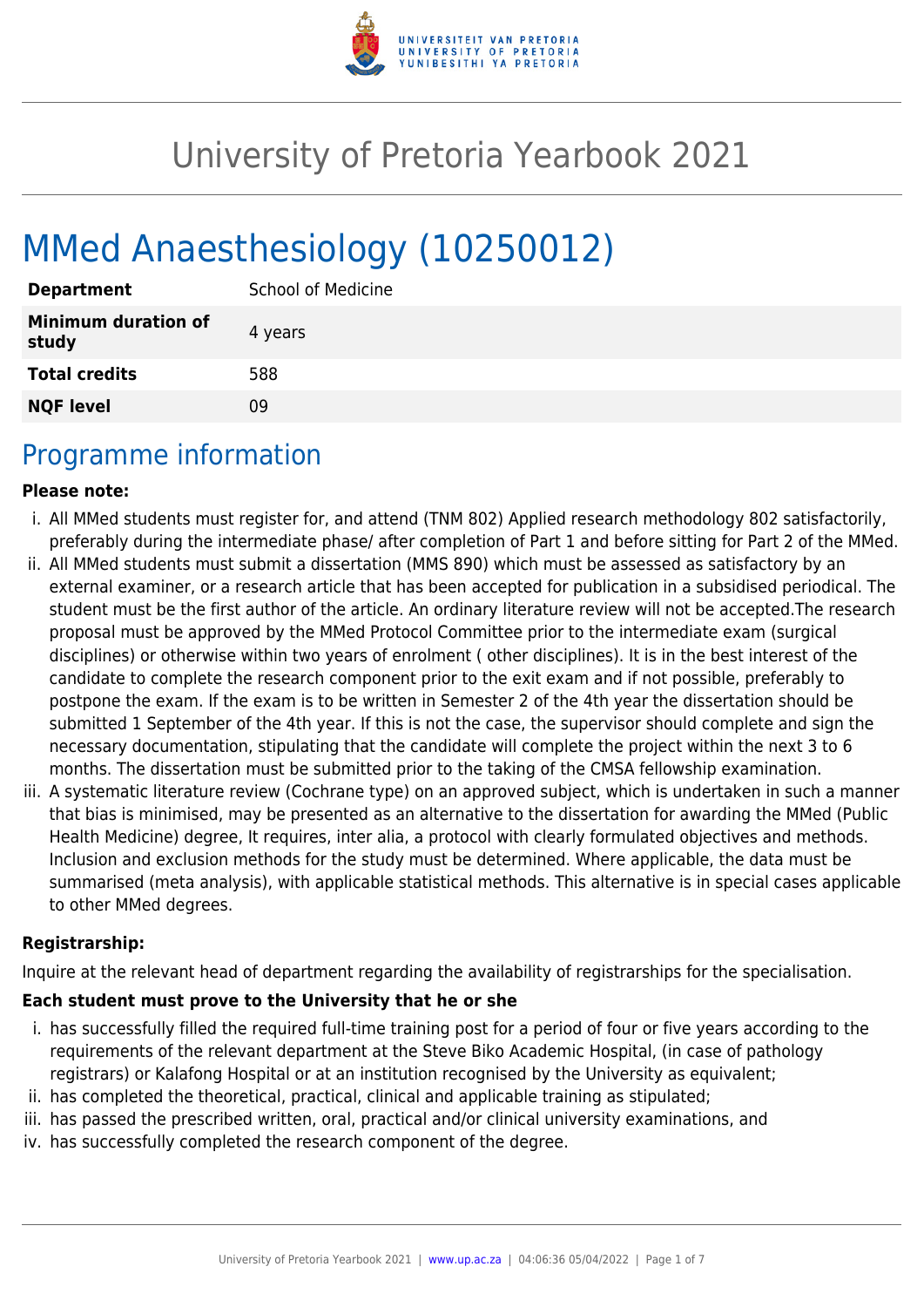

# Admission requirements

- 1. MBChB (or equivalent) degree **or** relevant medical degree with modules equivalent to at least the first two years of the MBChB degree
- 2. Currently registered as a physician with the Health Professions Council of South Africa (HPCSA) and must have been registered for at least one year

## Other programme-specific information

**"Major subject"** refers to the recognised field of study in Medicine in which the student specialises. The study of the major subject extends over four or five years, as prescribed by the relevant department.

# Examinations and pass requirements

- i. The sequence of the examinations in the prerequisite subjects will be determined by the head of the department under which the major subject falls.
- ii. The nature, duration and time of the examinations in the prerequisite subjects are determined in cooperation with the heads of the departments under which the prerequisite subjects fall – with the proviso that, except in cases where stipulated otherwise, the examinations in the prerequisite subjects may be held at any time prior to or concurrently with the major subject. The examinations in the major subjects are held as follows:
- iii. In the case of four-year programmes: not before the end of the third year.
- iv. In the case of five-year programmes: not before the end of the fourth year.
- v. A minimum final mark of 50% is required by all departments to pass in a subject and in the clinical section of the examination, a subminimum of 50%. General Regulations apply.
- vi. A student is not admitted to the examination in a prerequisite subject (second examinations excluded) more than twice, nor is he or she admitted to the examination in the major subject more than twice.

**Note:** Certificates of satisfactory preparation and progress are required in respect of the fourth year of four-year programmes in which an examination is held at the end of the third year.

#### **Second examinations**

Second examinations for MMed students will only be held after at least six months have elapsed since the conclusion of the examination in which the student had failed.

### **Rules governing the writing of the examinations of the College of Medicine of South Africa [CMSA]**

- i. Only candidates who have met all requirements for the MMed degree except for the major subject (final examination), i.e. passed all prerequisite subjects (the latter to be interchangeable; can be passed either at the University or as primary and intermediary examinations at the College of Medicine of South Africa [CMSA], completed all practical, clinical and applicable training of four or five years as prescribed by the relevant academic department (continuous evaluation of the candidate, in an approved registrar post, by the head of department of the candidate); and completed the required research component for the degree in accordance with the Faculty Yearbook regulations, i.e. Applied research methodology 800 (TNM 800) and the dissertation (MMS 800) or an article (not an ordinary literature review) that has been accepted for publication in a subsidised periodical, will be allowed to write the college examination (exit examination), after which they will obtain both the CMSA fellowship and the MMed as specialist qualifications.
- ii. The rules have been effective as from 1 January 2011. As a transitional measure, cases will be considered on an individual basis where necessary.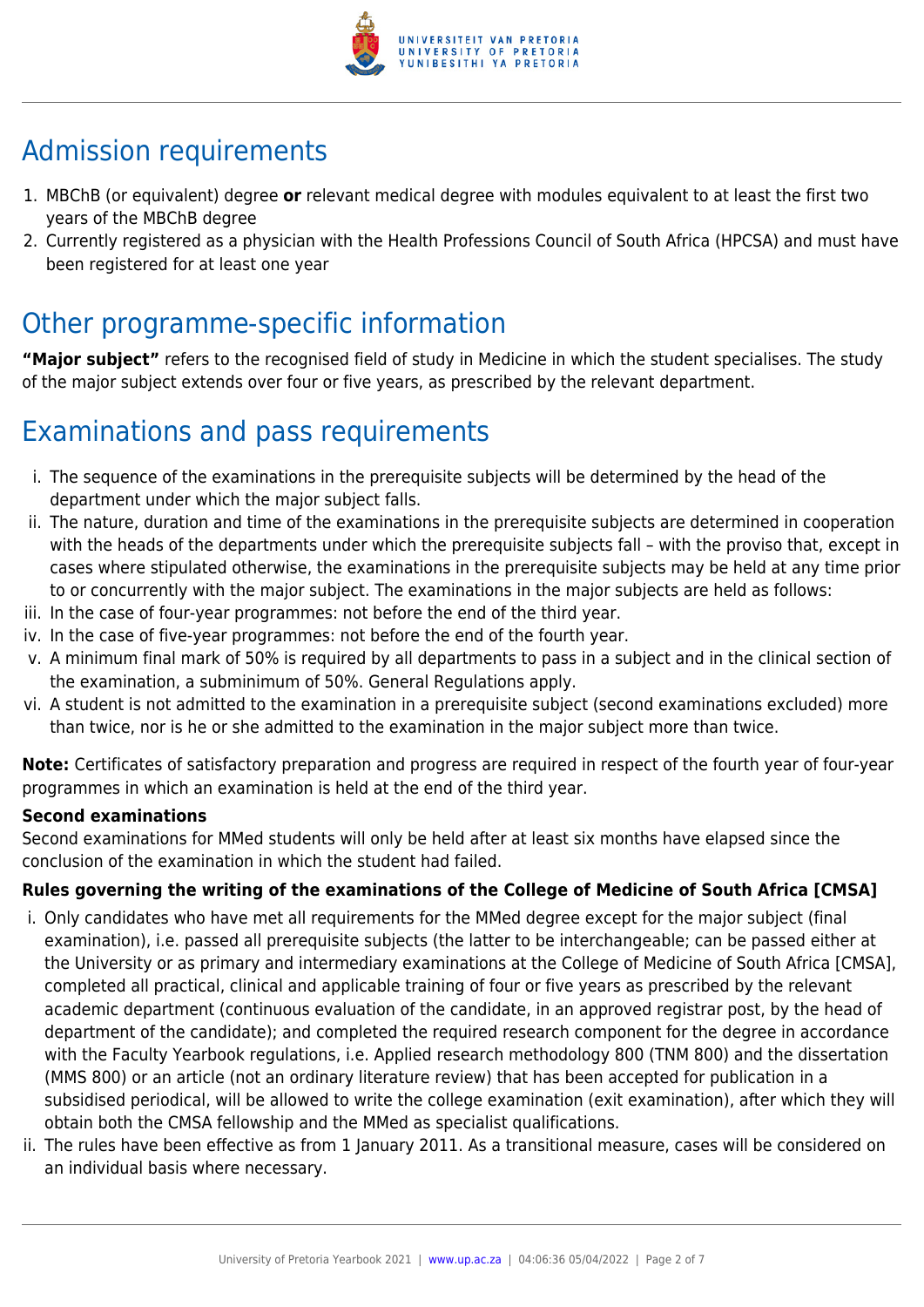

# Exemption

#### **Exemption**

- i. The Faculty Board may grant partial exemption from the training and work mentioned under par. (b) and (c)(i) and (ii) above on the grounds of comparable training and experience completed in another post or at another recognised institution – with the proviso that exemption from a maximum period of 18 months may be granted with regard to four-year and five-year programmes.
- ii. Exemption from a maximum of three years may be granted by the Department of Medical Oncology for the MMed in Medical Oncology [MMed(MedOnc)] on the grounds of the MMed(Int) or MMed(Paed) degree of this University, or experience recognised by the University as equivalent.
- iii. Specific prerequisite subjects must be passed within 24 months after commencement of the programme.

### Pass with distinction

The degree is conferred at the end of the prescribed training period (i.e. three, four or five years, respectively). The degree is conferred with distinction on a student who has obtained a final mark of at least 75% in his or her major subject.

### General information

#### **Registrars**

Departments expect registrars to participate increasingly in the examining and treatment of patients in the hospital, both in-patients and out-patients, as well as performing and interpreting tests in the laboratory (where applicable); initially under supervision and later increasingly at their own responsibility. Lectures/symposia with closely related departments are organised, as well as discussions of literature, etc.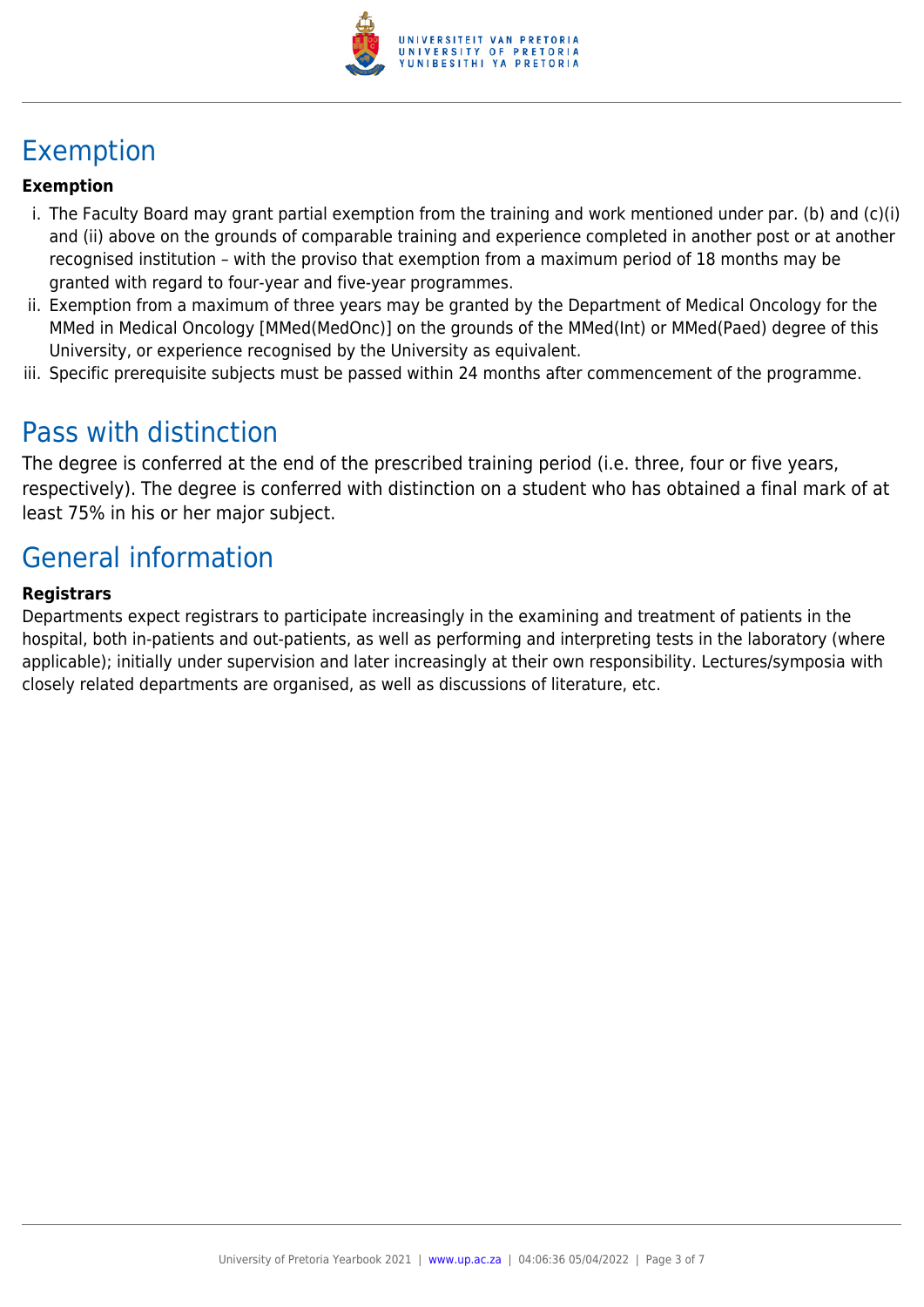

## Curriculum: Year 1

#### **Minimum credits: 588**

### **Core modules**

[Anaesthesiology 801](https://www.up.ac.za/faculty-of-education/yearbooks/2021/modules/view/ANE 801) (ANE 801) - Credits: 300.00 [Pharmacology 802](https://www.up.ac.za/faculty-of-education/yearbooks/2021/modules/view/FAR 802) (FAR 802) - Credits: 36.00 [Physiology 801](https://www.up.ac.za/faculty-of-education/yearbooks/2021/modules/view/FSG 801) (FSG 801) - Credits: 36.00 [Physics 808](https://www.up.ac.za/faculty-of-education/yearbooks/2021/modules/view/FSK 808) (FSK 808) - Credits: 36.00 [Dissertation 890](https://www.up.ac.za/faculty-of-education/yearbooks/2021/modules/view/MMS 890) (MMS 890) - Credits: 180.00 [Applied research methodology 802](https://www.up.ac.za/faculty-of-education/yearbooks/2021/modules/view/TNM 802) (TNM 802) - Credits: 0.00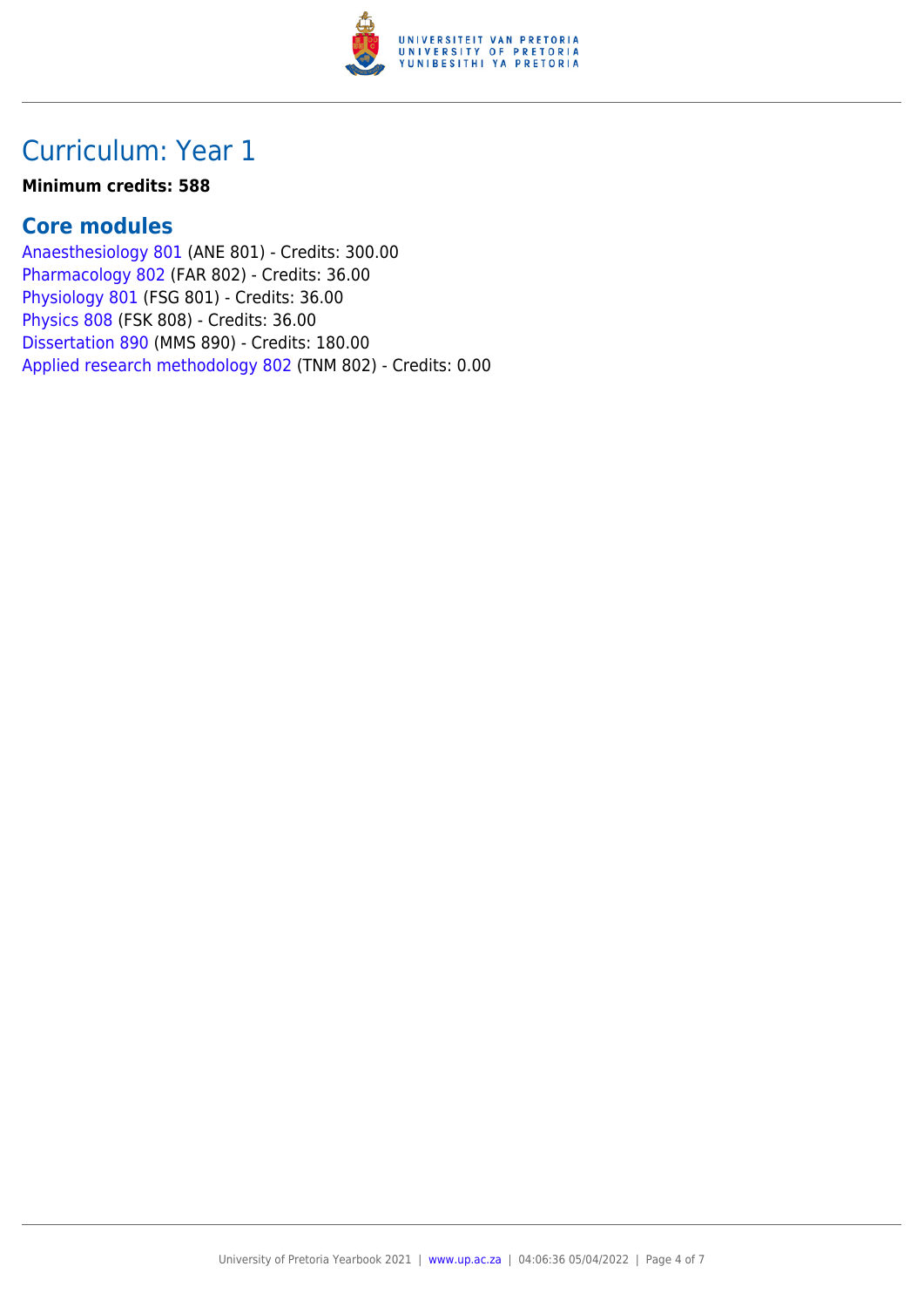

## Curriculum: Year 2

#### **Minimum credits: 588**

### **Core modules**

[Anaesthesiology 801](https://www.up.ac.za/faculty-of-education/yearbooks/2021/modules/view/ANE 801) (ANE 801) - Credits: 300.00 [Pharmacology 802](https://www.up.ac.za/faculty-of-education/yearbooks/2021/modules/view/FAR 802) (FAR 802) - Credits: 36.00 [Physiology 801](https://www.up.ac.za/faculty-of-education/yearbooks/2021/modules/view/FSG 801) (FSG 801) - Credits: 36.00 [Physics 808](https://www.up.ac.za/faculty-of-education/yearbooks/2021/modules/view/FSK 808) (FSK 808) - Credits: 36.00 [Dissertation 890](https://www.up.ac.za/faculty-of-education/yearbooks/2021/modules/view/MMS 890) (MMS 890) - Credits: 180.00 [Applied research methodology 802](https://www.up.ac.za/faculty-of-education/yearbooks/2021/modules/view/TNM 802) (TNM 802) - Credits: 0.00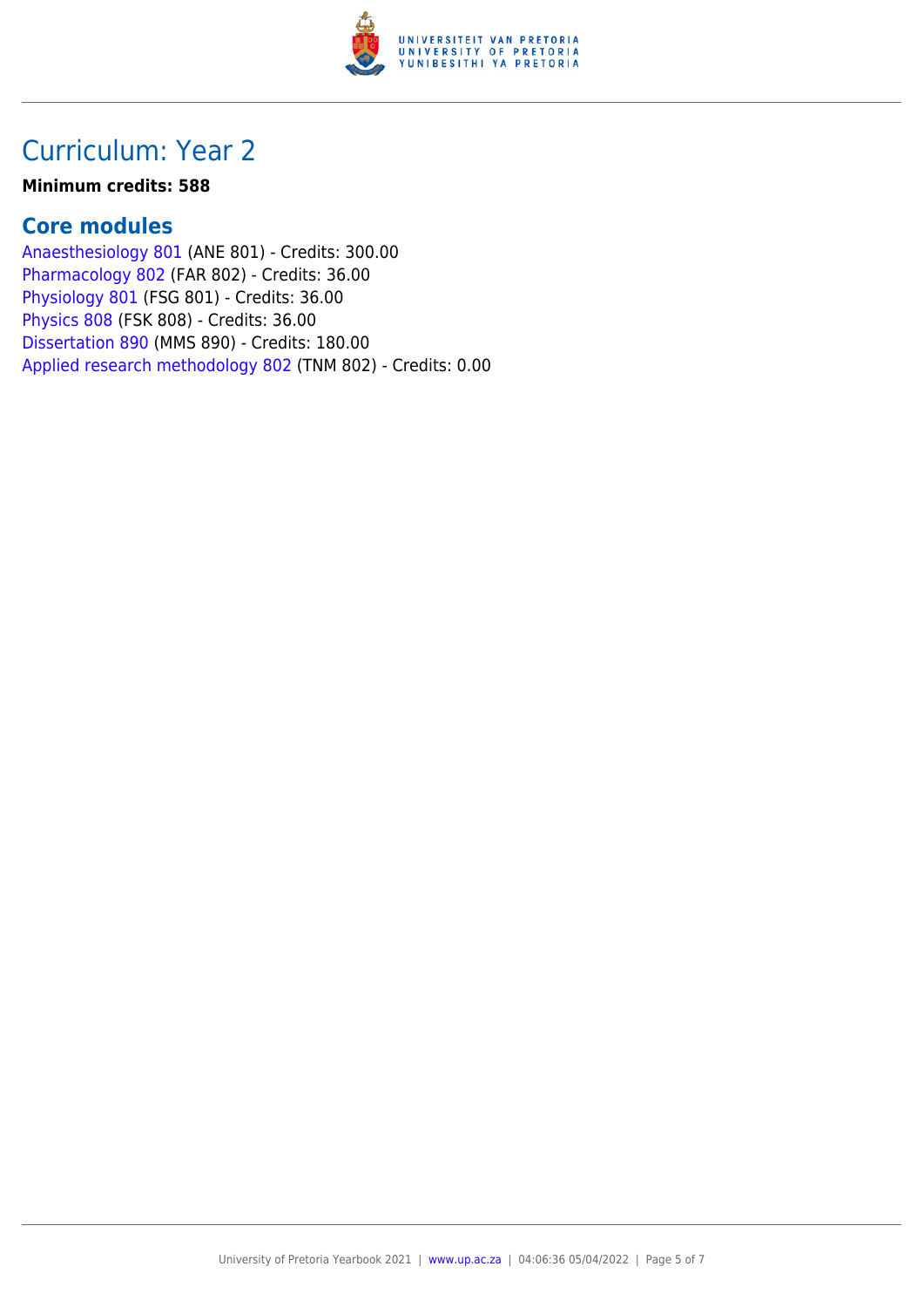

## Curriculum: Year 3

#### **Minimum credits: 588**

### **Core modules**

[Anaesthesiology 801](https://www.up.ac.za/faculty-of-education/yearbooks/2021/modules/view/ANE 801) (ANE 801) - Credits: 300.00 [Pharmacology 802](https://www.up.ac.za/faculty-of-education/yearbooks/2021/modules/view/FAR 802) (FAR 802) - Credits: 36.00 [Physiology 801](https://www.up.ac.za/faculty-of-education/yearbooks/2021/modules/view/FSG 801) (FSG 801) - Credits: 36.00 [Physics 808](https://www.up.ac.za/faculty-of-education/yearbooks/2021/modules/view/FSK 808) (FSK 808) - Credits: 36.00 [Dissertation 890](https://www.up.ac.za/faculty-of-education/yearbooks/2021/modules/view/MMS 890) (MMS 890) - Credits: 180.00 [Applied research methodology 802](https://www.up.ac.za/faculty-of-education/yearbooks/2021/modules/view/TNM 802) (TNM 802) - Credits: 0.00